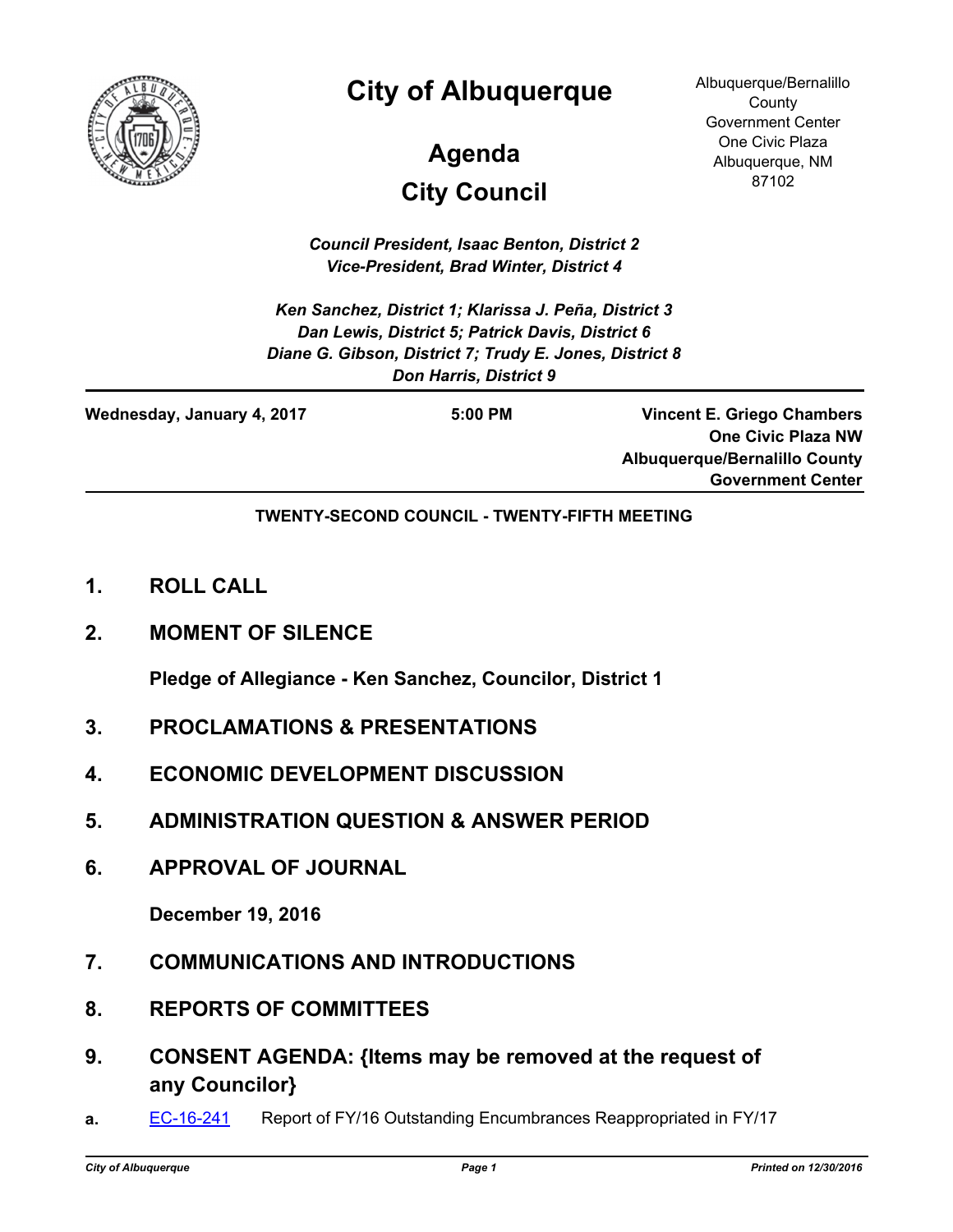| b. | EC-16-252 | Cherry Lane Vacation (Project# 1004036/16DRB-70190) Precision<br>Surveys Inc agents for ETG Properties, LLC request Vacation Of Public<br>Right-Of-Way for a portion of Cherry Lane NW between Lots 31 And<br>32-A, Rio Grande Gardens Addition, zoned SU-2/ LD RA-2, located at<br>the terminus of Cherry Lane NW between Rio Grande Blvd NW and<br>Apple Lane NW                                                                                  |
|----|-----------|-----------------------------------------------------------------------------------------------------------------------------------------------------------------------------------------------------------------------------------------------------------------------------------------------------------------------------------------------------------------------------------------------------------------------------------------------------|
| c. | EC-16-253 | Retalbo Road Vacation (Project# 1009506/16DRB-70178) Bohannan<br>Huston Inc agents for Victory Land LLC and the City Of Albuquerque<br>request Vacation-Public Right-Of-Way for Retalbo Road NW and all or a<br>portion of Tracts 7 - 9C, 10B, 10C, & 24-27 of Unit 6, and Tract 14 of<br>Unit 9, Volcano Cliffs zoned SU-2/ VCRR, located west of Quivira Dr<br>NW between Gila Rd NW and Villa Real Rd NW, containing<br>approximately 65.4 acres |
| d. | EC-16-254 | Mayor's Appointment of Ms. Joni M. Palmer to the Albuquerque<br><b>Museum Board of Trustees</b>                                                                                                                                                                                                                                                                                                                                                     |
| е. | EC-16-255 | Mayor's Reappointment of Ms. Roxanne Rivera-Wiest to the<br>Albuquerque Housing Authority Board                                                                                                                                                                                                                                                                                                                                                     |
| f. | EC-16-256 | Mayor's Reappointment of Ms. Debby Knotts to the Senior Affairs<br><b>Advisory Council</b>                                                                                                                                                                                                                                                                                                                                                          |
| g. | EC-16-257 | Mayor's Reappointment of Mr. Derek R. Bohannan to the Environmental<br><b>Planning Commission</b>                                                                                                                                                                                                                                                                                                                                                   |
| h. | EC-16-258 | Mayor's Reappointment of Mrs. Karen L. Hudson to the Environmental<br><b>Planning Commission</b>                                                                                                                                                                                                                                                                                                                                                    |
| j, | EC-16-259 | Mayor's Reappointment of Dr. Kerry J. Howe to the Water Protection<br><b>Advisory Board</b>                                                                                                                                                                                                                                                                                                                                                         |
| j. | R-16-134  | Authorizing The Removal Of Certain Uncollectible Accounts From The<br>City's Accounts Receivable Records For FY 2012 & Prior (Jones, by<br>request)                                                                                                                                                                                                                                                                                                 |
| k. | RA-16-3   | Amending The City Council Rules Of Procedure Article III, Procedures,<br>Relating To The Provision Of Funding For Cultural, Educational And<br>Social Service Projects (Gibson)<br>[Withdrawn by Sponsor]                                                                                                                                                                                                                                           |

## **10. GENERAL PUBLIC COMMENTS**

**Any person wishing to address the Council during "General Public Comments" must register with Council Staff. Council Staff will begin accepting sign-ups promptly at 4:30 pm and sign-ups will close promptly at 5:30 pm.**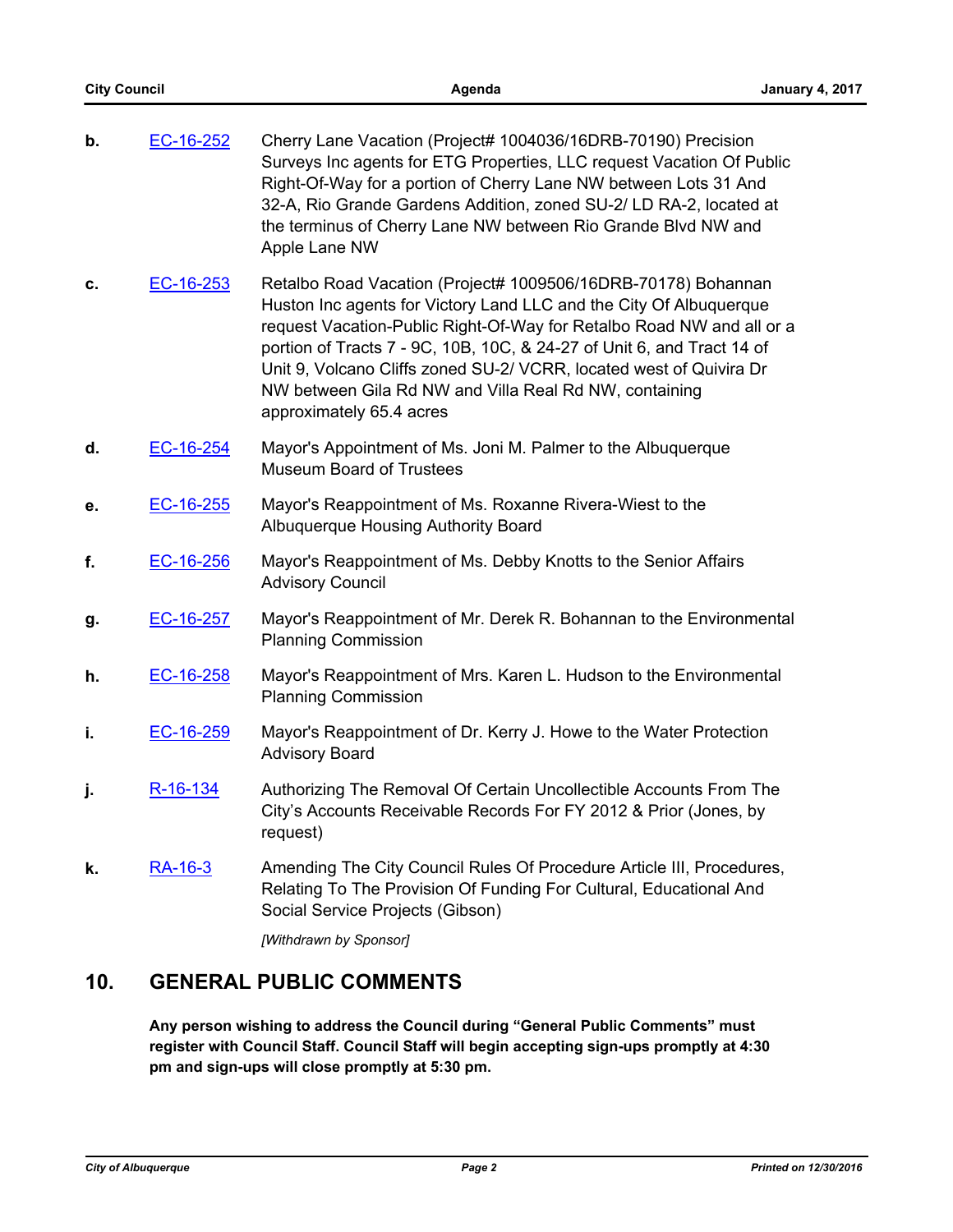**The first 30 persons to sign-up will be permitted to speak under General Public Comment. Speakers beyond the first 30 must notify Council Staff of their preference to either provide general public comments at the end of the meeting under Other Business or to speak under General Public Comment at the next regular Council meeting. Speakers who choose to provide general public comment at the subsequent meeting will be placed at the top of the list.**

**As an alternative to providing general public comment, individuals are encouraged to sign up to speak on specific bills on the agenda, with a maximum of two agenda items. Individuals speaking on specific agenda items must keep their comments germane to that bill.**

#### **11. ANNOUNCEMENTS**

#### **12. PUBLIC HEARINGS: {Appeals, SAD Protest Hearings}**

**a.** [AC-16-15](http://cabq.legistar.com/gateway.aspx?m=l&id=/matter.aspx?key=10344) (Project #1008952/16EPC-40034 & 40035) Timothy Flynn-O'Brien Appeals the Environmental Planning Commission's Approval of a Sector Development Plan Map Amendment (Zone Change) & Site Development Plan for Building Permit for all or a portion of Tract A, Morningstar at Palomas, zoned SU-2 for O-1 to SU-2 C-1, located on Palomas Ave. NE between Wyoming Blvd. NE, and Barstow St. NE, containing approximately .9 acre

#### *[To Adopt Findings of Fact Only]*

**b.** [AC-16-16](http://cabq.legistar.com/gateway.aspx?m=l&id=/matter.aspx?key=10397) Hessel E. Yntema, agent for Deanna M. Baca, San Jose Neighborhood Association, appeals the decision of the Zoning Board of Appeals (BOA) to Deny the Appeal, thereby Affirming the Zoning Hearing Examiner's (ZHE's) decision to grant a Conditional Use to allow R-2 uses in a SU-2/MR (Mixed Residential) zone

*[To Accept Withdrawal by the Appellant]*

### **13. APPROVALS: {Contracts, Agreements, and Appointments}**

#### **14. FINAL ACTIONS**

- **a.** [O-16-11](http://cabq.legistar.com/gateway.aspx?m=l&id=/matter.aspx?key=10070) C/S Adopting A New Article In Chapter 14 ROA 1994, Zoning, Planning And Building, To Be Known As The "Vacant Commercial Buildings Ordinance" (Harris, Davis)
- **b.** [O-16-27](http://cabq.legistar.com/gateway.aspx?m=l&id=/matter.aspx?key=10364) Revising ROA 1994 To Change The Terms "Developing Urban," "Established Urban," "Redeveloping Urban," And "Central Urban" Areas That Refer To Designated Comprehensive Plan Areas, Which Are Being Updated To Areas Of Change And Areas Of Consistency (Jones, Benton)
- **c.** [R-16-108](http://cabq.legistar.com/gateway.aspx?m=l&id=/matter.aspx?key=10365) Adopting An Updated Albuquerque/ Bernalillo County Comprehensive Plan (Jones, Benton)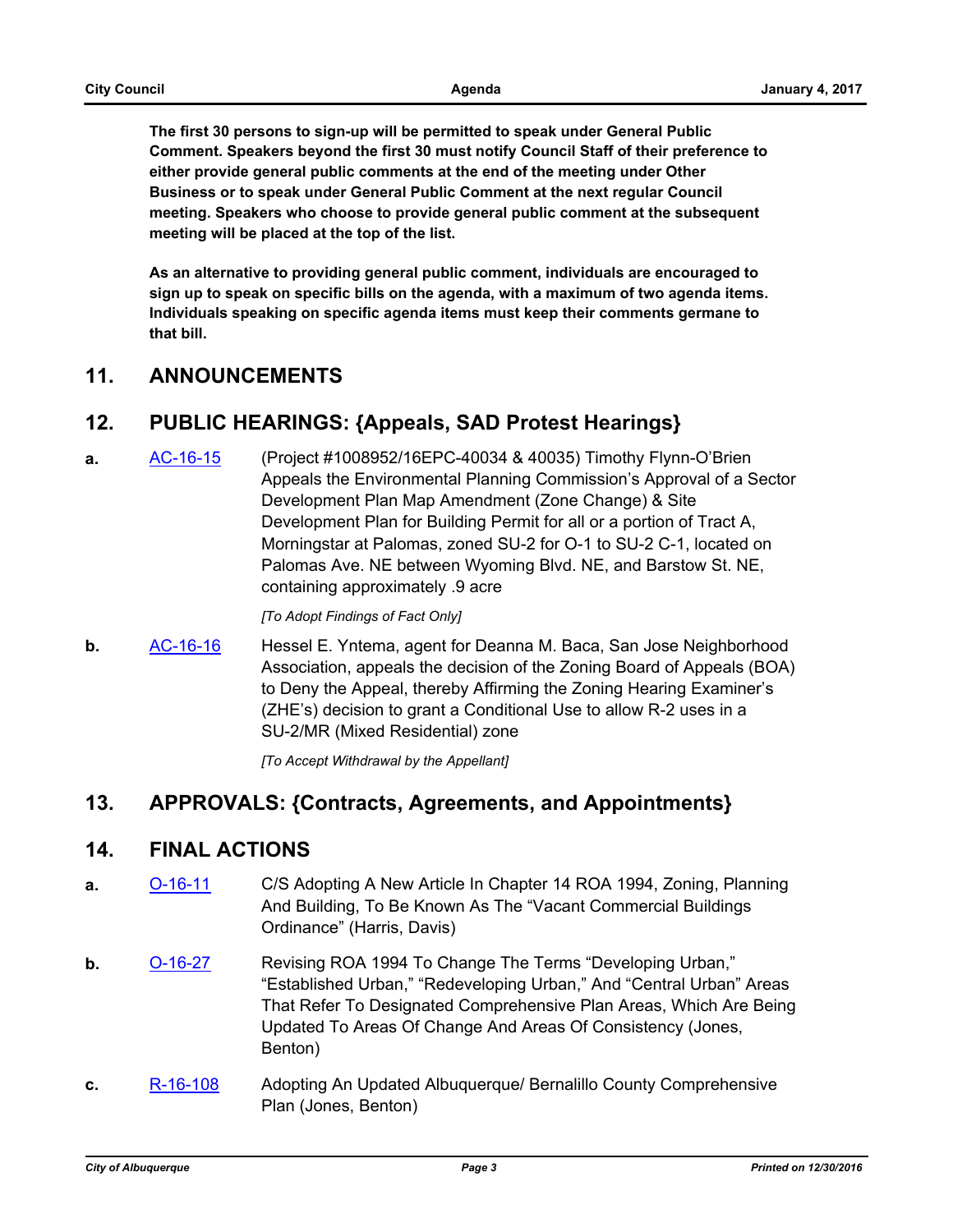| <b>City Council</b> |          | Agenda                                                                                                                                                                                                                                                   | <b>January 4, 2017</b> |
|---------------------|----------|----------------------------------------------------------------------------------------------------------------------------------------------------------------------------------------------------------------------------------------------------------|------------------------|
| d.                  | R-16-109 | Revising Code Of Resolutions (ROA 1994) To Update Terms In<br>Annexation Policies That Refer To Designated Comprehensive Plan<br>Areas, Which Are Being Updated As Part Of The Comprehensive Plan<br>Update (Jones, Benton)                              |                        |
| е.                  | R-16-123 | Making An Appropriation To The Albuquerque Police Department To<br>Provide For Additional Police Service Aide Positions (Sanchez)                                                                                                                        |                        |
| f.                  | R-16-125 | Establishing A Property Crime Reduction Pilot Program (Winter, Davis)                                                                                                                                                                                    |                        |
| g.                  | R-16-137 | C/S Amending The Rio Bravo Sector Development Plan Zone Map<br>From R-LT To R-2 For Tracts RR-3-A And RR-3-B For Two Parcels Of<br>Approximately 27-Acres Abutting The South Side Of Dennis Chavez<br>Blvd, Just North Of 98th Street (Peña, by request) |                        |
| h.                  | R-16-139 | Amending The Adopted Capital Implementation Program Of The City Of<br>Albuquerque To Provide For A Soccer Stadium Feasibility Study And<br>Authorizing The Director Of Council Services To Enter Into A Contract<br>For Completion Of The Study (Lewis)  |                        |
| i.                  | R-16-140 | F/S Creating New Priority Objectives Within The Public Safety Goal And<br>Establishing Additional City Policy Relating To The Processing Of<br>Untested Sexual Assault Evidence Kits In The Possession Of The<br>Albuquerque Police Department (Lewis)   |                        |
| j.                  | R-16-144 | Renaming The Pedestrian Overpass Crossing Gibson Blvd SE Between<br>Carlisle Blvd SE And Amherst Dr SE, As The Marshall Kovitz Overpass<br>In Honor Of Marshall Kovitz's Many Contributions And Dedication To<br>The City Of Albuquerque (Davis)         |                        |
| k.                  | R-16-147 | Concerning The Future Management Of Candelaria Farm Preserve As<br>A Nature Study Area And Wildlife Preserve (Benton)                                                                                                                                    |                        |
| *Ι.                 | R-17-153 | Calling For An Economic Impact Evaluation Relating To The City's<br>Proposed Solid Waste Transfer Station And Convenience Center At<br>Comanche And Edith (Benton)                                                                                       |                        |
|                     |          |                                                                                                                                                                                                                                                          |                        |

## **15. OTHER BUSINESS: {Reports, Presentations, and Other Items}**